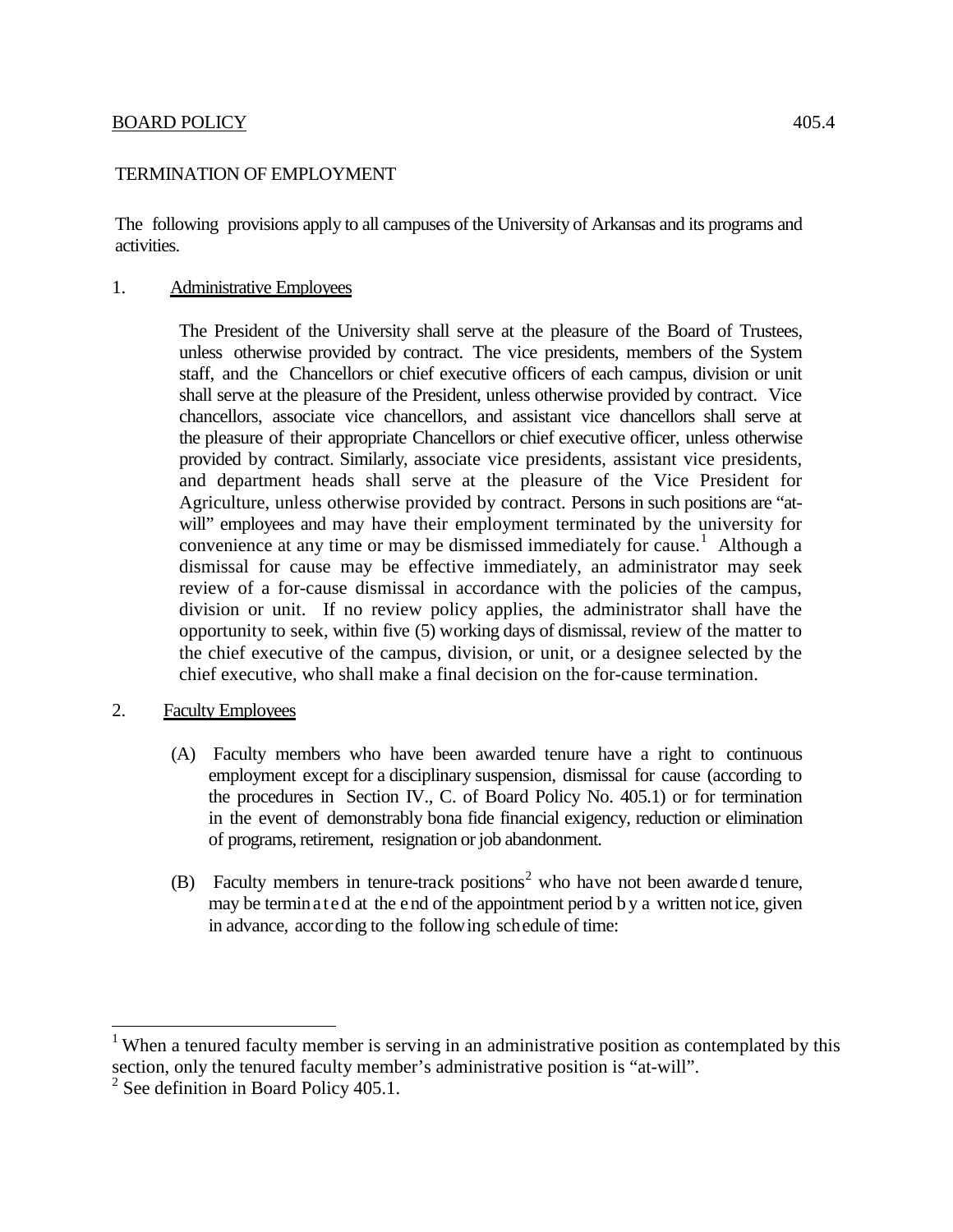For the first year of service, not later than March 1, if the appointment expires at the end of that academic year; or at least three months in advance of its termination if the appointment expires at some other time during the year.

For the second year of service, not later than December 15, if the appointment expires at the end of that academic year; or at least six months in advance of its termination if an appointment expires at some other time during the year.

After the second year of service, at least twelve months before the expiration of the terminal appointment. The terminal appointment will be for the academic or fiscal year, according to the appointment last held by the individual.

These termination notice periods are those specified under IV.B., "Non-Reappointment", in Board Policy 405.1. In addition to te rmination as outlined he re, these employees may be dismissed for cause, or terminated in the event of demonstrably bona fide financial exigency, reduction or elimination of programs, retirement , resignation, or job abandonment pursuant to Board Policy 405.1.

- (C) Clinical or other non-tenure track faculty who have received a multi-year term appointment under merit-based campus procedures approved by the President, may be terminated upon the expiration of their appointment or under campus procedures for such purpose, or they may be dismissed for cause by written notice of the chief academic officer of the campus, division, or unit, following verbal or written notice and opportunity to respond. Although the dismissal for cause may be effective immediately, the faculty member may, within five (5) working days of dismissal, appeal such termination directly to the Chancellor or chief executive officer of the campus, division or unit, with such decision to be final, or appeal in accordance with the grievance policies of the campus, division or unit. Further, such faculty may be terminated in the event of demonstrably bona fide financial exigency, reduction or elimination of programs, retirement, resignation or job abandonment. Terminations for bona fide financial exigency, reduction or elimination of programs, retirement, resignation or job abandonment are not appealable or grievable events.
- (D) Other faculty members and other academic employees in positions for which tenure may not be awarded (part-time faculty in the ranks of assistant professor, associate professor, professor, University professor, and distinguished professor; clinical, research, teaching adjunct, or visiting faculty; research associates or research assistants; instructors, advanced instructors, senior instructor, master lecturers and lecturers; executive in residence; professor of practice and faculty in clinical attending positions at the University of Arkansas for Medical Sciences notwithstanding that such faculty may be designated as assistant professor, associate professor or professor) are considered "at will" employees and may be terminated for convenience at any time, or dismissed for cause by written notice by the chief academic officer or other senior designee of the campus, division or unit, following verbal or written notice and opportunity to respond. Although a dismissal for cause may be effective immediately, employees under this section may seek review of a for-cause dismissal in accordance with the review policies of the campus, division or unit. If no review policy applies, these employees